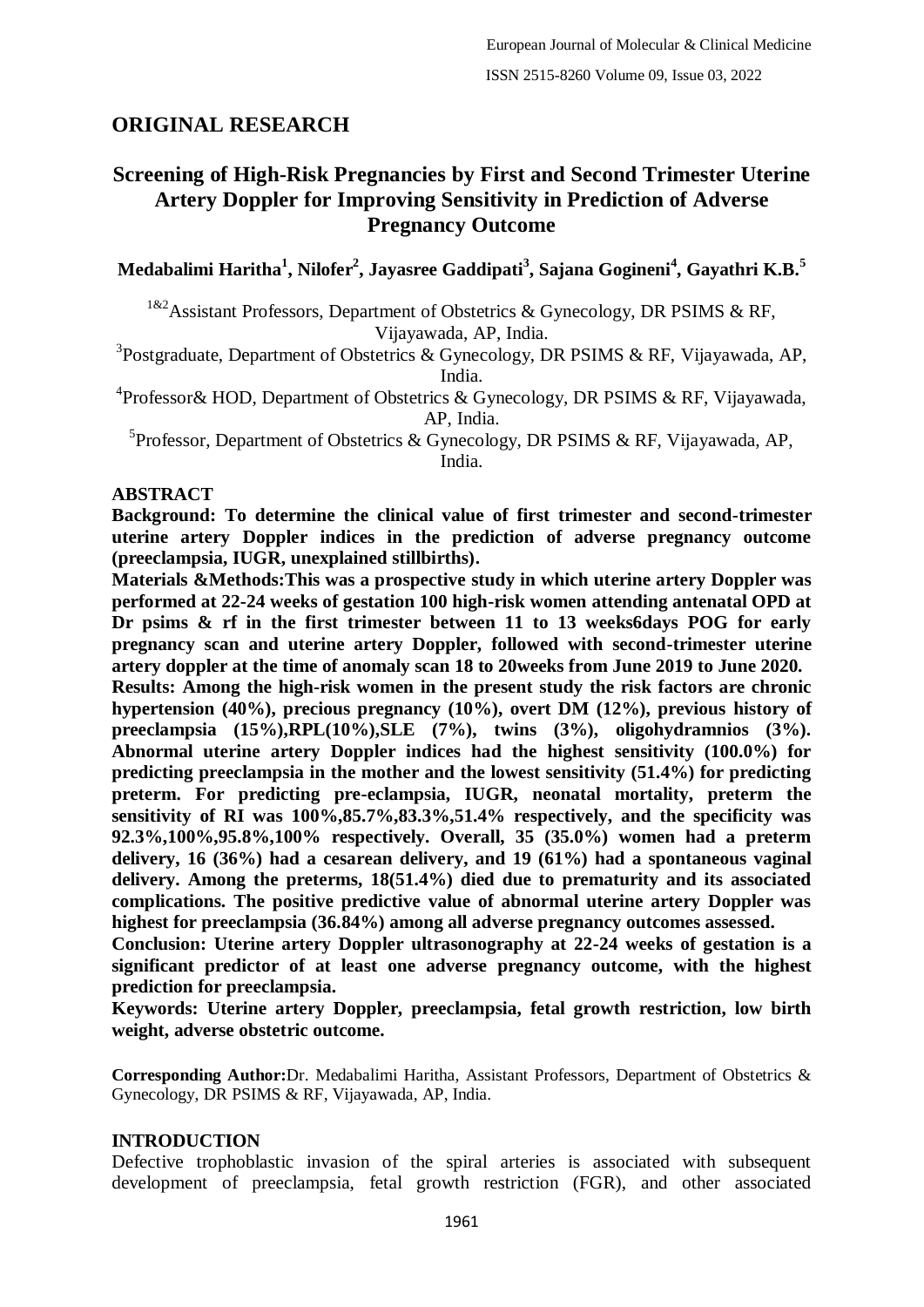complications. In these pregnancies, the uteroplacental circulation remains in a state of high resistance, which causes generalized endothelial cell injury, compromises vascular integrity, and an atherosis-like process in small arteries that results in vascular occlusion, local ischemia, and necrosis. Under these conditions, the uteroplacental circulation remains in a state of high resistance and low flow. Doppler ultrasonography is a noninvasive tool for evaluating vascular resistance in these otherwise inaccessible maternal vessels. An increase in uterine artery impedance that predates the onset of clinical findings has been shown in preeclampsia and FGR; both disorders are associated with placental insufficiency.<sup>[1]</sup>

Uterine artery Doppler is an attractive screening test in mid pregnancy. In theory, the test is capable of identifying pregnancies that are at premature delivery from a range of clinical complications that are attributable to chronic placental disease, namely intrauterine growth retardation, abruption and preeclampsia. In this study, uterine artery Doppler was done in 20- 24 weeks of gestation, contrary to the first trimester and early second trimester in many studies done previously.<sup>[1-3]</sup> The timing was based on the hypothesis that it is unlikely that the fetal growth and well being are influenced by the transformation of uteroplacental vessels at 11 weeks to 13 weeks 6 days period of gestation because substantial changes in the placental development take place between first and second trimester that have practical importance for the development of the clinical screening program.<sup>[4]</sup>

Doppler examination of the uterine arteries is a non- invasive tool that can be used to indirectly assess trophoblast development and uteroplacental perfusion. The trophoblast invasion is maximal in the first trimester, and that preeclampsia derives from a relative failure of this event, justifies the evaluation of uterine artery Doppler findings in the first trimester of pregnancy.

This study was performed to assess the role of second trimester uterine artery Doppler in predicting adverse pregnancy outcomes in pregnant women

### **Aims and Objectives:**

To determine the clinical value of first‐ trimester and second-trimester uterine artery Doppler indices in the prediction of adverse pregnancy outcome (preeclampsia, IUGR, unexplained stillbirths).

### **MATERIALS & METHODS**

**Study design:** A prospective observational study.

**Subjects:** 100 high-risk women attending antenatal OPD at Dr psims & rf in the first trimester between 11 to 13 weeks6days POG for early pregnancy scan and uterine artery Doppler, followed with second-trimester uterine artery doppler at the time of anomaly scan 18 to 20weeks from June 2019 to June 2020.

#### **Inclusion and Exclusion Criteria**

The study sample includes Antenatal women attending OPD in the first trimester(<14 weeks). Primi with high-risk indicators(teenage pregnancy, elderly primi>35yrs, chronic medical disorders, hypertension, diabetes, renal disorders, SLE), Multigravida with prev h/o preeclampsia, eclampsia, IUGR, unexplained stillbirth. An RI of 0.58 or less and a PI of 1.6 or less was considered normal.

Women with insulin-dependent diabetes mellitus, chronic hypertension, hypertension that developed before 24 weeks of pregnancy, cardiac disorders, renal disorders and antiphospholipid syndrome, and multiple gestations were excluded. A detailed informed consent was obtained from all participants after enrolment in the study. Uterine artery Doppler was performed in all these women at 22-24 weeks of gestation using a Philips HD7 ultrasound machine (number-Ci52100333). Uterine artery Doppler was performed by a single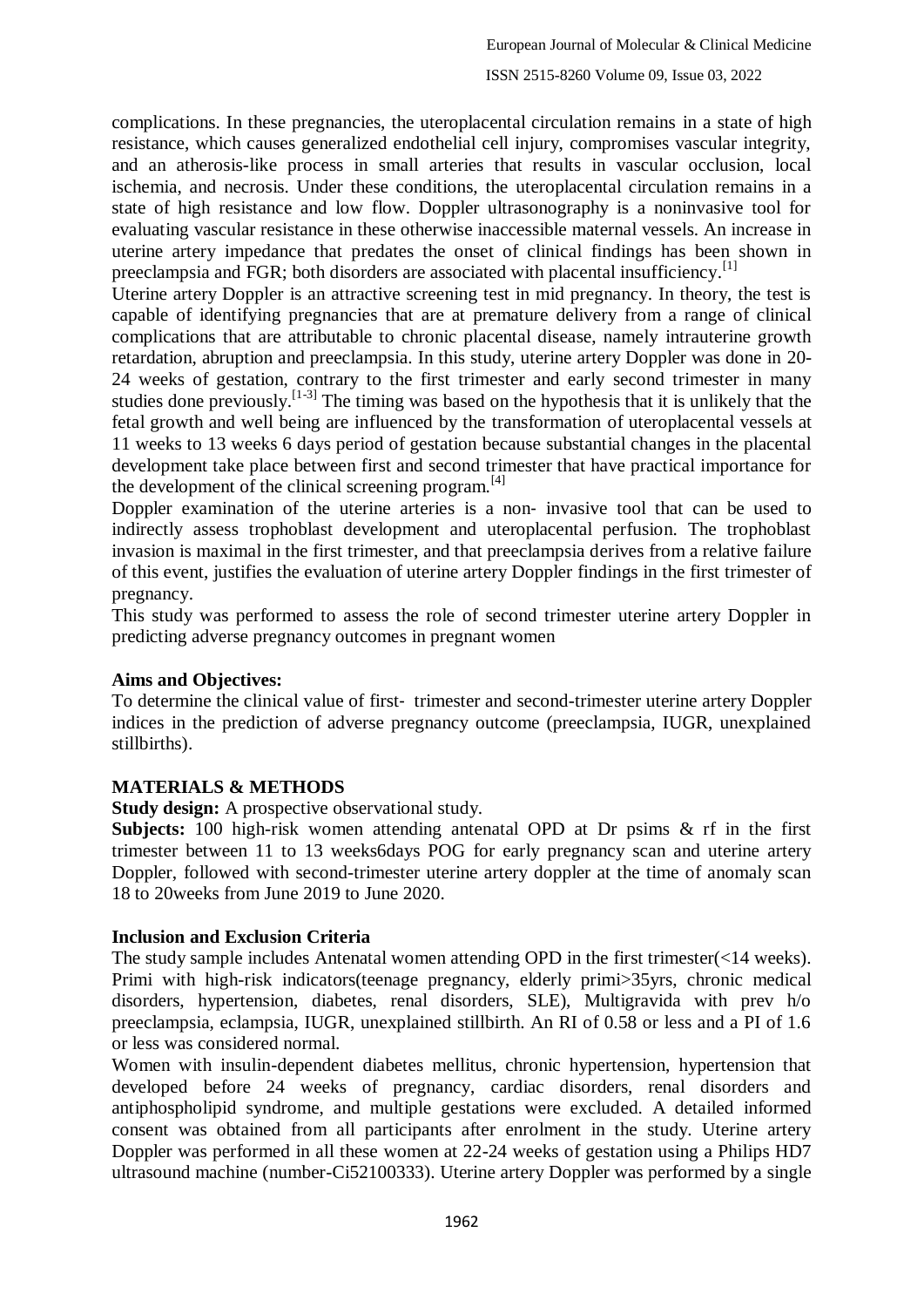observer using a 225-Hz transabdominal probe. The proximal uterine arteries were located at their cross-over point with the external iliac arteries using color flow mapping. The angle of insonation was zero to ten degrees. Pulsed-wave Doppler was obtained for 3 similar consecutive waveforms on both sides. The pulsatility index (PI) was calculated [peak systolic flow minus end diastolic flow divided by mean flow: (A-B)/M]. Women with bilateral uterine artery notches or those with the mean PI of both the arteries  $\geq$ 1.45 (PI greater than 95th percentile) were classified as abnormal second trimester uterine artery Doppler.

Follow-up continued till delivery and the pregnancy outcome was assessed. Pregnancy outcome was assessed in terms of normal outcome, preeclampsia, FGR, low birth weight (weight <2500 gm), spontaneous preterm delivery, oligohydramnios, fetal loss, or at least one adverse outcome.



**RESULTS**

**Figure 1: Maternal Risk Factors**

Among the high-risk women in the present study the risk factors are chronic hypertension (40%), precious pregnancy (10%),overt DM(12%), previous history of preeclampsia (15%), RPL(10%),SLE (7%), twins (3%),oligohydramnios (3%).

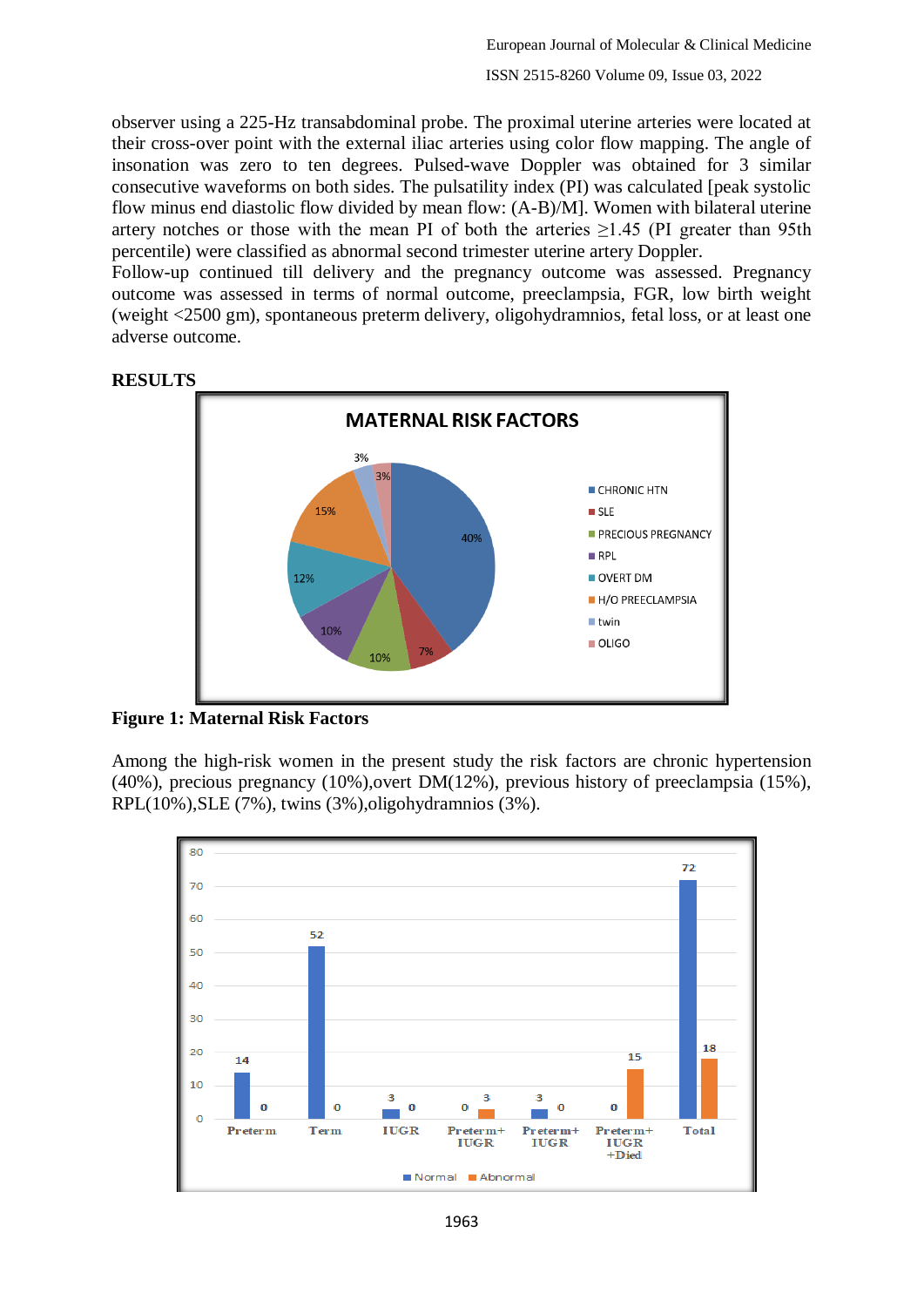## **Figure 2: Fetaloutcomes**

| Taon Te Tenn outcome |                 |               |
|----------------------|-----------------|---------------|
| <b>Outcomes</b>      | <b>Abnormal</b> | <b>Normal</b> |
| Preterm              | 100%            | 23.6%         |
| Iugr                 | 100%            | 4.1%          |
| Death                | 83.3%           | 4.1%          |

#### **Table 1: Fetal outcome**



#### **Figure 3:Maternal Outcomes**

| Tayle 2: March Hai Valcome |                         |                |  |
|----------------------------|-------------------------|----------------|--|
| <b>Maternal outcomes</b>   | <b>Abnormal doppler</b> | Normal doppler |  |
| Primary LSCS               | 66.6%                   | 4.1%           |  |
| Repeat LSCS                |                         | 20.8%          |  |
| Primary LSCS ind severe PE | 33.3%                   |                |  |
| <b>NVD</b>                 | 50%                     | 75%            |  |

#### **Table 2: Maternal outcome**

This study was conducted among 100 high-risk women who attended antenatal OPD at Dr psims and rf.

Doppler study was done during the first and second trimester. Comparision was done with both the trimester doppler in terms of maternal and fetal outcome. First-trimester dopplers were all normal in this study. Among the second- trimester doppler 18% showed abnormal reports, and 72 % showed the normal report. Outcomes were analyzed with these secondtrimester results. All the second-trimester abnormal doppler had both abnormal RI and abnormal PI.

Abnormal uterine artery Doppler indices had the highest sensitivity (100.0%) for predicting preeclampsia in the mother and the lowest sensitivity (51.4%) for predicting preterm. For predicting pre-eclampsia, IUGR, neonatal mortality,preterm the sensitivity of RI was 100%,85.7%,83.3%,51.4% respectively, and the specificity was 92.3%,100%,95.8%,100% respectively. Overall, 35 (35.0%) women had a preterm delivery, 16 (36%) had a cesarean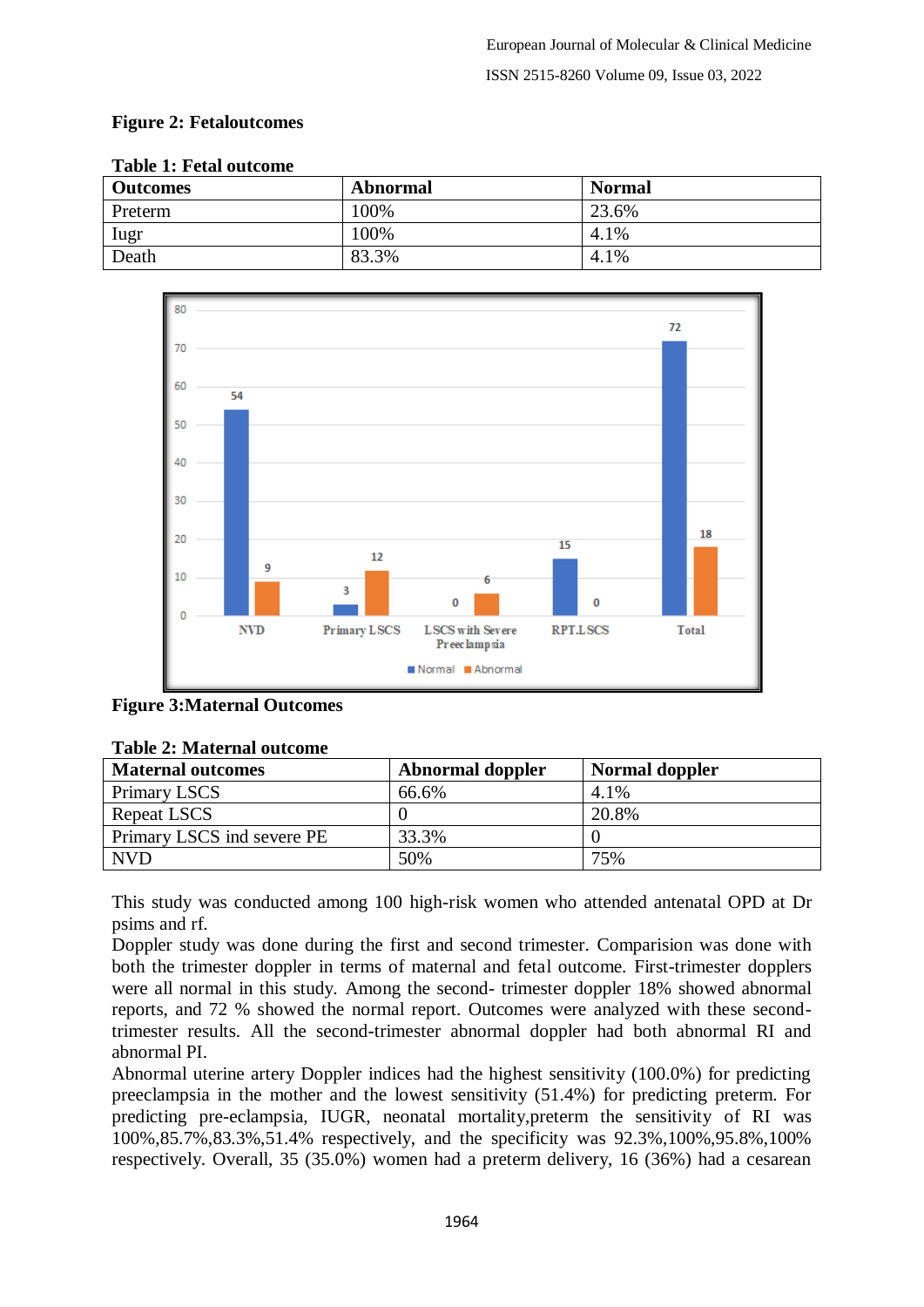delivery, and 19 (61%) had a spontaneous vaginal delivery. Among the preterms, 18(51.4%) died due to prematurity and its associated complications.

# **DISCUSSION**

Although no single screening test in the prediction of adverse pregnancy outcomes, especially preeclampsia, has gained widespread adoption into clinical practice, uterine artery Doppler screening is the best performing of the available clinical tests to date, and is certainly the most widely studied. The association between increased uterine artery PI and subsequent development of preeclampsia is thought to be the consequence of impaired trophoblastic invasion of maternal spiral arteries.<sup>[7]</sup> Preeclampsia, which is genetically and immunologically governed, constitutes a disease of circulatory maladaptation to this defective trophoblastic invasion. In normal pregnancy, the luminal diameter of spiral arteries is greatly increased and vascular smooth muscle is replaced by trophoblast cells. In preeclampsia, the process is deficient with a consequent decrease in the vascular capacitance and increased resistance in the uteroplacental circulation, which is reflected as impedance of blood flow in the uterine artery.<sup>[8]</sup>  $\overline{FGR}$  is also the result of impaired blood flow to the patient.

Abnormal second-trimester uterine artery Doppler indices have a high detection rate of pregnancies at risk of preeclampsia and FGR. In this study, 40.6% of patients with abnormal uterine artery Doppler developed preeclampsia.<sup>[9]</sup>

Impaired uteroplacental blood flow as reflected by abnormal uterine artery Doppler flow velocities remains the important cause for severe pregnancy complications, ex preeclampsia, and FGR. This has lead to the idea of uterine artery Doppler as a screening test for adverse pregnancy outcomes.<sup>[10]</sup>

The ability to correctly predict the risk of adverse pregnancy outcomes is an essential part of obstetric care. The performance of Doppler indices has been considered as a tool for predicting adverse pregnancy outcomes in recent years. The present study evaluated the ability of second-trimester uterine Doppler indices to predict preeclampsia, IUGR, and preterm among high-risk women.

The clinical value of uterine Doppler as a screening tool in low-risk populations is defined by the high negative predictive value of abnormal uterine artery Doppler waveforms. In this study, we examined the predictive value for pregnancy complications of second-trimester uterine artery Doppler in the high-risk population.

In our study, the second trimester Doppler scan's positive predictive value is 100 percent in diagnosing intrauterine growth restriction. A large number of Doppler studies have to be performed to identify a few high-risk women, which may not be cost effective. It is not logistically feasible in regard to availability and expertise of personnel to perform uterine artery Doppler in all pregnant women.

The strength of this study is its prospective nature, albeit with a small sample size and small number of patients with abnormal second-trimester uterine artery Doppler. Larger randomized controlled trials are required for second-trimester uterine artery Doppler for the extrapolation of the results to the whole population.

# **CONCLUSION**

In conclusion, second-trimester Doppler velocimetry among high-risk nulliparous women was found to have limited ability to predict preeclampsia, IUGR, or preterm. Future large studies exploring the clinical utility of these indices in predicting pregnancy outcomes in different cohorts of women and at different time points in pregnancy are encouraged. Future research should focus on further improvement to predict adverse pregnancy outcome, e.g., by